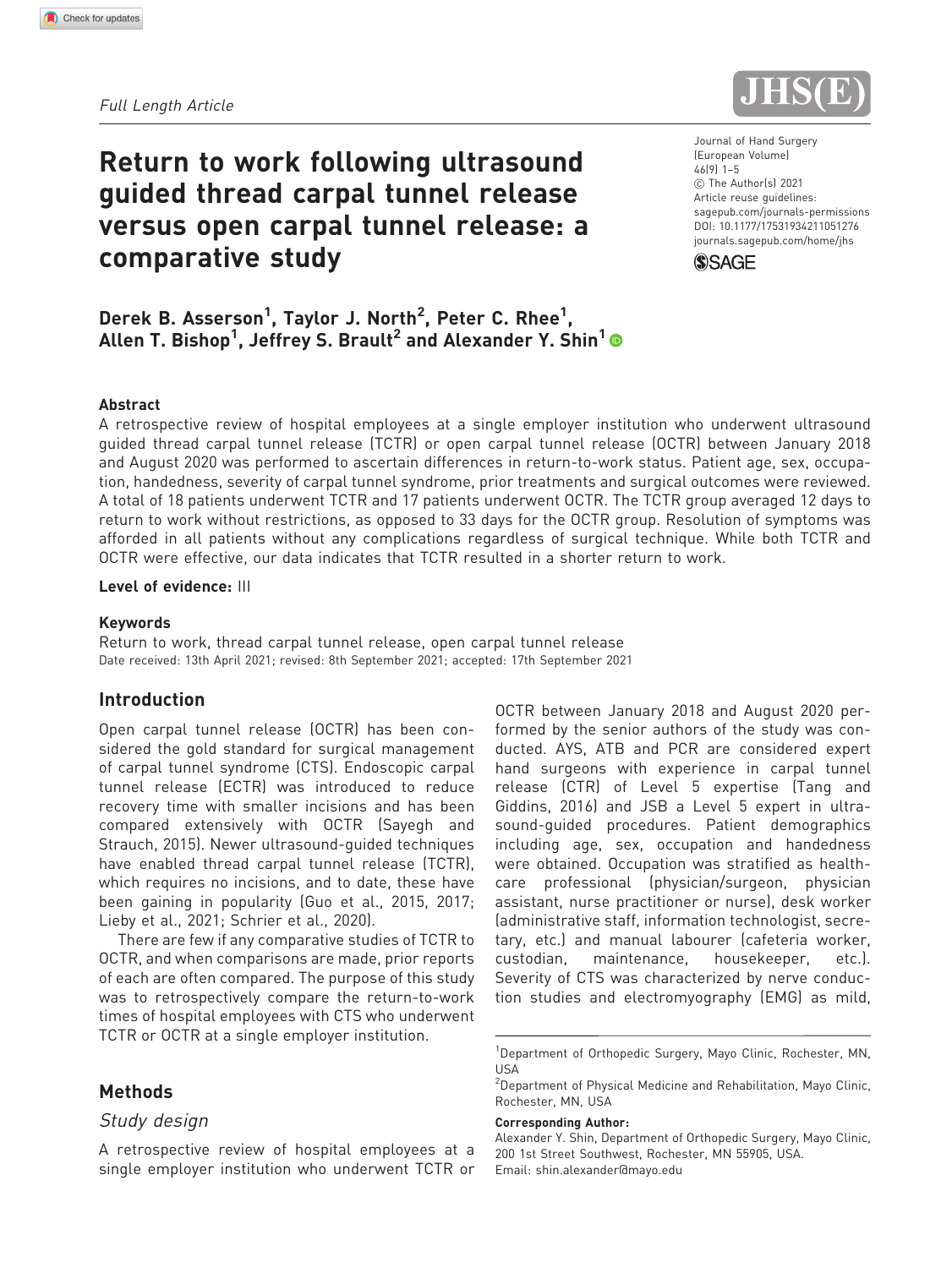moderate or severe (Stevens, 1997). Prior treatments with splinting and/or corticosteroid injections were noted.

Surgical variables evaluated were usage of intravenous sedation and procedure time (start of surgery to dressings application), in addition to success of surgery, defined by resolution of paraesthesia, improvement of strength and sensation and a decrease in nocturnal awakening, which were reported for all patients at first follow-up 1 to 2 weeks after surgery and at 52 weeks after surgery as 'improvement', 'no improvement' or 'worse'. Inclusion criteria for the study consisted of adult patients (age of at least 18 years) employed fulltime by the institution who underwent TCTR or OCTR for CTS based on clinical examination and electrodiagnostic studies. Patients were excluded if they had concomitant health issues preventing them from full-time employment prior to surgery, were employed part-time, planned to retire after surgery, had same-day bilateral carpal tunnel surgery or who underwent additional procedures during the same anaesthetic event for other hand pathologies.

Return to work was based on several factors, including wound healing (i.e. need to maintain sutures until skin healing), occupation, patient desire and surgeon recommendation. Ultimately for all patients in this study, the Occupational Health unit decided return-to-work status based on the above factors. For patients who underwent surgery on both hands, return to work was calculated based on the later surgery.

## Surgical technique

Ultrasound Guided TCTR was developed by Guo et al. (2015) and later modified (Guo et al., 2017). The method as described by Schrier et al. (2020) was utilized in the current study (Figure 1). The procedure is typically performed under local anaesthesia, but intravenous sedation is administered when requested by the patient. A 3.8 cm 25-gauge needle with 1% lidocaine without epinephrine is directed under ultrasound guidance palmar to the superficial palmar arch and under the distal transverse carpal ligament. Under ultrasound guidance as well, a prebent Tuohy needle is introduced into the palm proximal to the superficial palmar arch and under the distal transverse carpal ligament. Position is verified in the longitudinal and transverse axes, ensuring that the needle is in the carpal canal and not Guyon's canal. A cutting thread, specifically Loop & Shear of 228 micron diameter (Ridge & Crest Company, Monterey Park, CA, USA), is placed through the Tuohy needle and the needle is removed, leaving

the cutting wire beneath the transverse carpal ligament. Accessing the same entrance needle hole in the palm, the Tuohy needle is straightened and reintroduced and passed under ultrasound guidance palmar to the transverse carpal ligament and exits at the same place that the previous needle exited. The distal thread end is passed distally through the Touhy needle and the needle is removed. The path of the thread is checked with ultrasound to ensure that is it above and below the transverse carpal ligament, and that the superficial palmar arch, recurrent motor branch of the median nerve and potential Berrettini branch (Stancić et al., 1999) are not within the cutting path of the looped wire. The thread's handles are pulled to and fro with gentle pressure, dividing the transverse carpal ligament. Pressure is then applied for haemostasis and the recurrent motor branch is tested by having the patient touch the small finger to the thumb. Two small bandages are placed, and compressive dressings applied for 24 hours after surgery. The patient is instructed to engage in activity as tolerated (See Supplementary Video 1).

OCTR is performed using local anaesthetic with or without intravenous sedation, based on patient and surgeon (AYS, ATB, PCR) preference, which has been well-described (Maldonado et al., 2021). The typical length of incision is 2 cm.

## Statistical analysis

Independent samples t-tests were conducted for comparisons of age, procedure time and return to work. Fisher's exact tests were conducted for comparisons of sex, side of surgery, intravenous sedation and success of surgery. Freeman–Halton's extensions were conducted for comparisons of occupation, EMG and prior treatment. A  $p$ -value less than 0.05 was considered statistically significant.

## Results

A total of 35 patients met inclusion criteria of the study; of these, 18 underwent TCTR and 17 underwent OCTR. Table 1 shows the demographics of the two groups, demonstrating no significance between cohorts with respect to demographics, CTS severity and surgical variables.

Overall, the TCTR cohort had a significantly shorter average return to work than the OCTR cohort, 12 days opposed to 33 days ( $p < 0.001$ ). Of the TCTR patients, 61% were able to go back to work within 1 week of surgery and 78% within 2 weeks.

When TCTR patients were stratified by occupation, healthcare professionals required an average of 14 days to return to work, desk workers required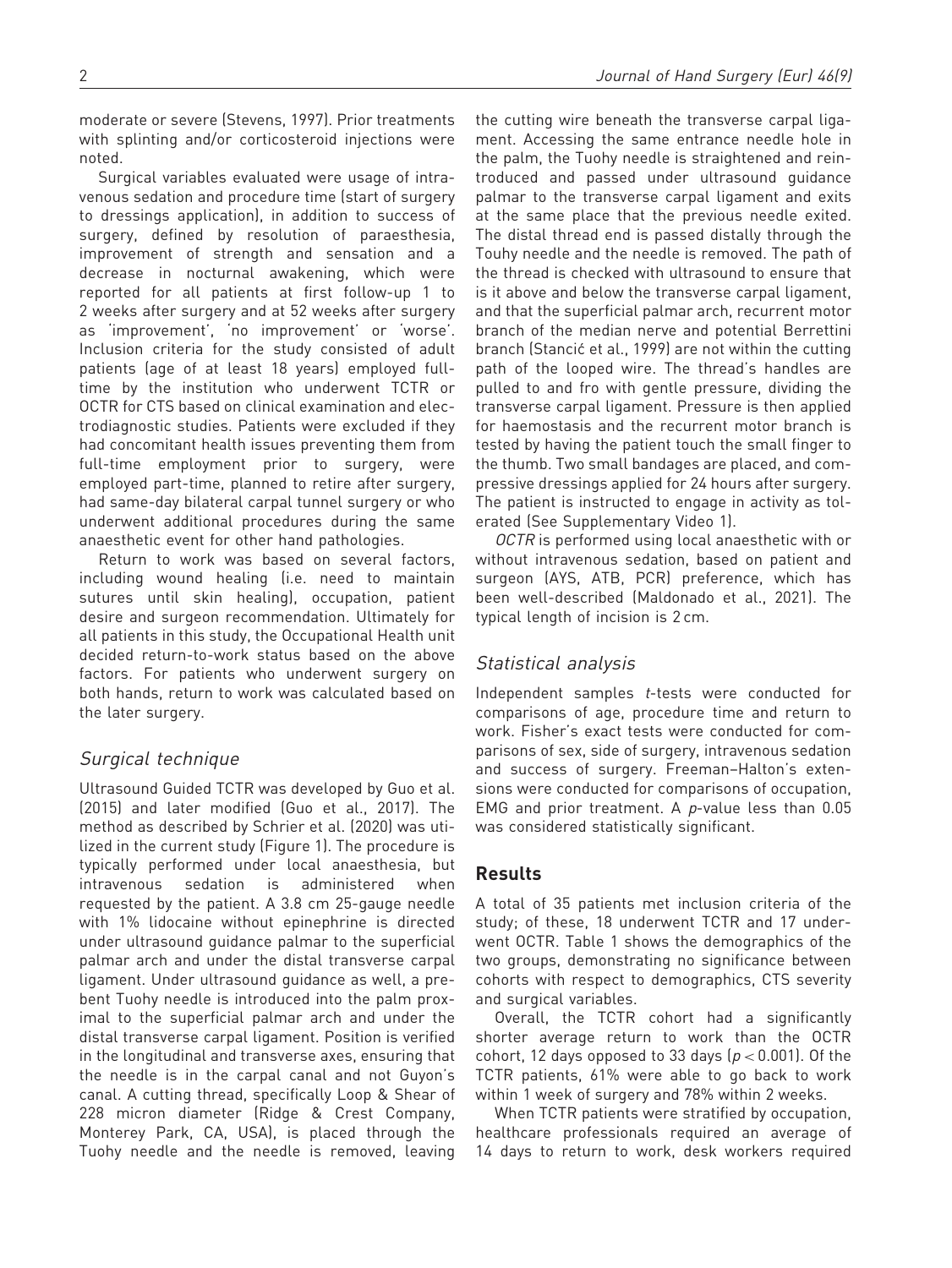

Figure 1. Ultrasound-guided thread carpal tunnel release technique. (a) After hydro-dissection, a Tuohy needle passes the first needle under the transverse carpal ligament. (b, c) The thread is inserted in the needle, after which the latter is removed. (d, e) After the second needle pass superficial to the transverse carpal ligament, the thread is looped. (f) Two Luer lock tip handles secure the thread while a plastic tube prevents laceration at the skin site during transection. (g, h) The ligament is divided using a bimanual sawing motion. (With permission of the Mayo Foundation).

5.7 days and manual labourers required 22 days. When OCTR patients were stratified by occupation, healthcare professionals required an average of 29 days to return to work, desk workers required 37 days and manual labourers required 29 days. Stratification by occupation precluded meaningful statistical comparison because of small sample sizes.

## **Discussion**

It has been reported that TCTR may allow for a faster return to work without sacrificing resolution of symptoms than traditional OCTR and ECTR (Burnham et al., 2021; Guo et al., 2015, 2017; Schrier et al., 2020). The current study sought to control for employer differences by analysing patients from a single employer in a hospital system with guidelines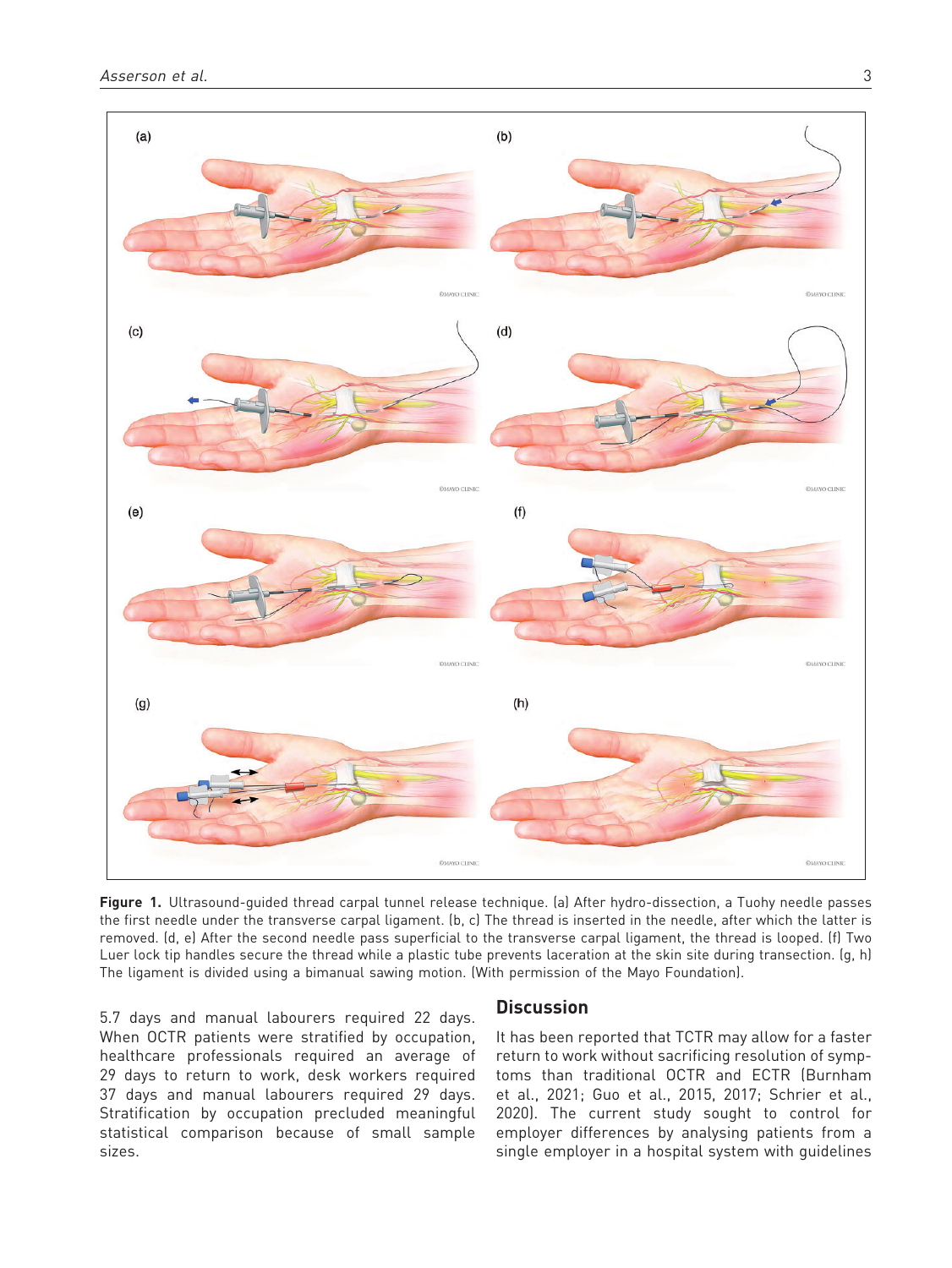|                                     | Thread release     | Open release       |            |
|-------------------------------------|--------------------|--------------------|------------|
| $\eta$                              | 18 patients        | 17 patients        |            |
| Age                                 | 52.1 yr (35-76)    | 47.3 yr (22-58)    | $P = 0.14$ |
| Female                              | 72.2%              | 88.2%              | $P = 0.40$ |
| Occupation                          | 38.9% healthcare   | 23.5% healthcare   | $P = 0.58$ |
|                                     | 38.9% desk         | 41.2% desk         |            |
|                                     | 22.2% manual labor | 35.3% manual labor |            |
| Dominant hand                       | 35.3%              | 64.7%              | $P = 0.17$ |
| Electromyography                    | 38.4% mild         | 30.8% mild         | $P = 0.89$ |
|                                     | 15.4% moderate     | 23.1% moderate     |            |
|                                     | 46.2% severe       | 46.2% severe       |            |
| Splinting/corticosteroid injections | 22.2% neither      | 5.9% neither       | $P = 0.24$ |
|                                     | 38.9% either       | 29.4% either       |            |
|                                     | 38.9% both         | 64.7% both         |            |
| Intravenous sedation                | 33.3%              | 58.8%              | $P = 0.18$ |
| Procedure time                      | 15.9 min (10-28)   | 16.7 min (12-32)   | $P = 0.64$ |
| Success of surgery                  | 100%               | 100%               | P > 0.999  |

Table 1. Patient demographics and carpal tunnel syndrome variables.

for returning to work determined by occupational health with input from the surgeon and patient. In this study, we found that TCTR patients returned to work more than 2 weeks faster on average than OCTR patients, and all but 4 of the 18 TCTR patients went back to work within 2 weeks. All of the patients had successful treatment of CTS and no patient in either group had to return to the operating room for revisions or complications.

Return to work data following OCTR and ECTR is well-documented. Cowan et al. (2012) reported return to modified duty following OCTR after an average of 12 days and full duty after 19 days. De Kesel et al. (2008) found a stark difference in return to work following OCTR for those with social security insurance as opposed to workers' compensation, with an average of 32 days off for social security claims and 49 for workers' compensation claims. Parot-Schinkel et al. (2011) stated a median sick leave of 60 days following OCTR that was impacted by simultaneous intervention for other upper extremity disorders, patient belief in an occupational cause and 'bluecollar' occupation. A further study calculated average work incapacity of 34 days for both OCTR and ECTR in which work-related features were more impactful than personal and surgical factors (Newington et al., 2019). Taken together, these studies indicate that it is difficult to discern the actual duration of time off work needed following OCTR and ECTR without standardization for occupation and employer.

The ability to return to work is an individualized determination that is often a combination of patient safety, wound healing, occupation type (hand involvement, job satisfaction, etc.), patient expectations (secondary gain issues, anxiety, etc.), patient needs (financial matters, job security, etc.), surgeon recommendations and employer guidelines. It is therefore difficult to compare return to work for occupations that have different functional requirements of the hand, variable compensation-based benefits and diverse employers. This explains the highly heterogenous recommendations in the literature for return to work following carpal tunnel surgery, which are reported to be 7 to 30 days for deskbased duties, 15 to 60 days for repetitive light manual duties and 30 to 90 days for heavy manual duties (Newington et al., 2018). A controlled work setting and defined return-to-work criteria would permit a more accurate comparison of the ability of a surgical technique to return patients to their preoperative levels of function. The current study focuses on a single employer with clearly delineated return to work guidelines that allowed for improved comparison of return to work after carpal tunnel surgery. Additionally, as the return to work was retrospectively reviewed, surgeon bias based on technique was mitigated.

We recognize limitations inherent to this retrospective study. There may be an intrinsic bias for the surgeons to anecdotally specify a predetermined